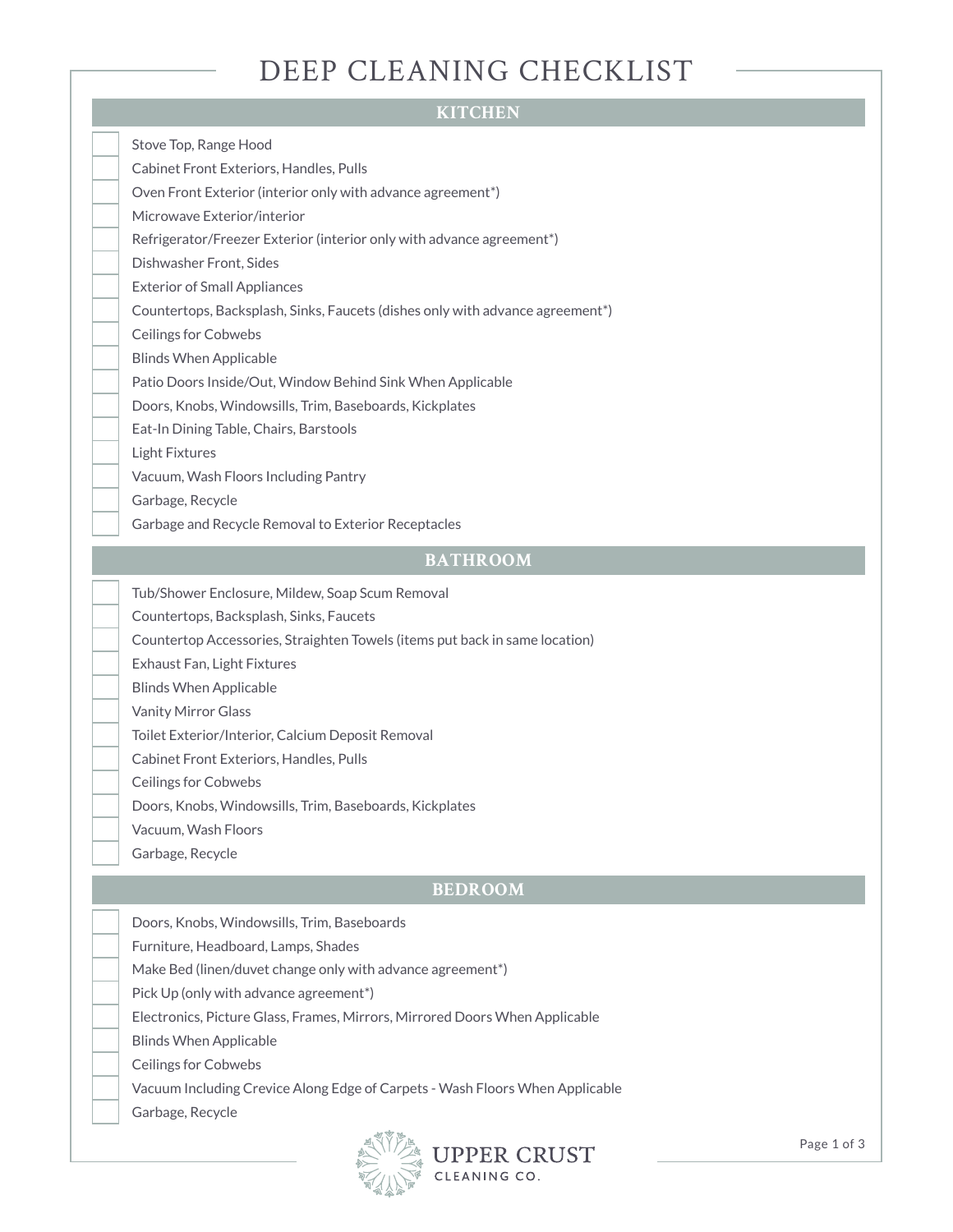## DEEP CLEANING CHECKLIST

#### **ENTRY, HALL, STAIRWELL**

Doors, Knobs, Windowsills, Trim, Baseboards, Transom Glass When Applicable

Stairwell, Railings

Furniture, Accessories, Picture Glass, Frames, Mirrors

Ceilings for Cobwebs

Vacuum Including Stairs, Crevices, Wash Floors

#### **COMMON LIVING AREAS, OFFICE, HOME GYM**

Doors, Knobs, Windowsills, Trim, Baseboards

Picture Glass, Frames, Mirrors, Accessories (items put back in same location)

Fireplace Mantel, Exterior Glass, Vents

Furniture Including Built-In Shelving

Free Standing Exercise Equipment

Straighten Pillows, Blankets, Cushions

Desk Area (not disturbing papers)

Sofas, Chairs Including Under Cushions, Pillows

Spot Clean Windows (full interior windows only with advance agreement\*)

Pet Hair on Furniture, Dog Beds

Electronics Cleaned with Electronic Safe Cleaner

Light Fixtures, Ceiling Fans, Intakes

Ceilings for Cobwebs

Blinds When Applicable

Spot Clean Walls, Mark Removal on Doors (only on certain paints)

Light Switch Covers

Pick Up (only with advance agreement\*)

Vacuum Floors Including Crevices Along Edge of Carpet, Wash Floors When Applicable

Garbage, Recycle

#### **LAUNDRY, MUDROOM**

Washer/Dryer Tops, Fronts, Floor Between Appliances When Applicable

Cabinet Front Exteriors, Open Shelving

Countertops, Sinks, Faucets

Doors, Knobs, Windowsills, Trim, Baseboards

Blinds When Applicable

Ceilings for Cobwebs

Light Fixtures, Intakes

Vacuum, Wash Floors (get behind doors)

Garbage, Recycle